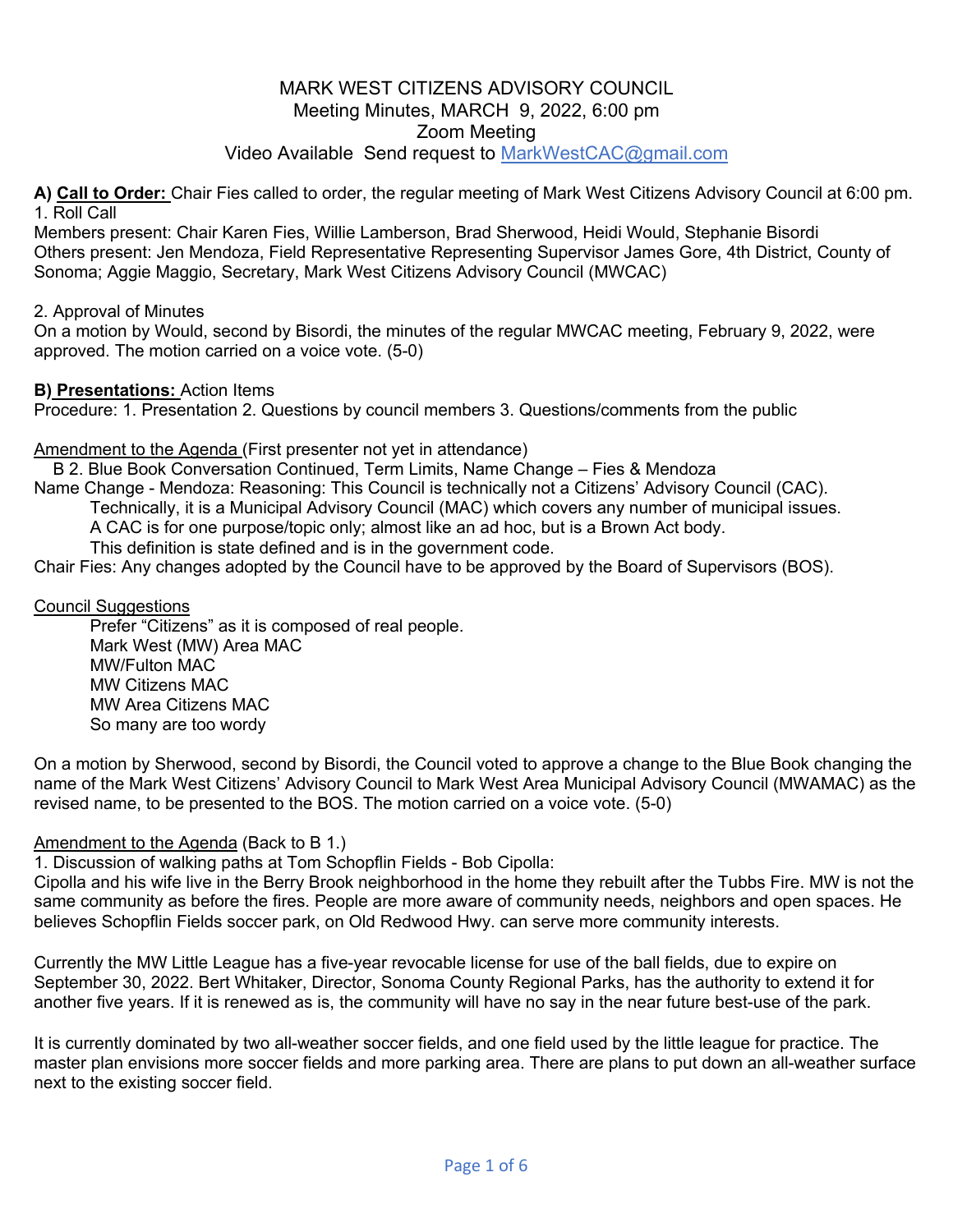# Video Available Send request to MarkWestCAC@gmail.com

Cipolla is asking the Council to join him in telling the County representatives that the existing plan for the community resource must be made current and is asking the community for their input for better ideas.

### Council Comments

 Sherwood: There is a drainage ditch on the north side of the park, coming from Cardinal Newman, eventually flowing into MW Creek on the other side of the 101 freeway. Between the fields and that ditch are plans for a path around the fields. Staff at the Parks Department said that they could help complete an ADA path for about \$150,000 and he thinks the County is willing to put in around \$10,00 to \$15,000. The community would have to come up with the rest.

 Cipolla stated that Supervisor Gore was optimistic and willing to discuss having something representing the community versus the interests of a smaller group.

Cipolla said that he knows there is money from the PGE settlement and other places.

Plans for the field northwest of the soccer field? Response: More synthetic turf soccer field.

 Baseball diamond: Could it be used by 13 to15 year old players? Response: Not sure; in rough condition. There is a very nice sidewalk path around the part of Maddox Park that is on Noonan Ranch Lane.

 Cipolla – Idea, separate issue: There is a sidewalk disconnect from Cardinal Newman School to Kaiser. It would be great to have a full safe sidewalk/bike path from Molsberry to Kaiser and maybe beyond. Tom Shopflin was the County Administrator for the County many years ago.

### Chat

Does Cardinal Newman use the field? Responses: Don't think so.

 Cipolla: Cardinal Newman has a community service requirement program for graduation. The principal indicated that they could mount a survey to learn how the community could benefit from the service. Is "all weather turf" plastic. Do not need more plastic. Response: Yes, it is plastic.

Sherwood: The park was partially funded through the Ag and Open Space District. It is County property.

They looked into how much money they could get through Ag and Open Space.

There are funding issues.

This is another example of need for a Community Services District (CSD); more control over parks.

David Hansen – Background: He personally negotiated the acquisition of the park property, working with the City of Santa Rosa and Cardinal Newman; and on the plan with Cardinal Newman.

 There is a conservation easement over the property, with restrictions and limitations, like lighting, etc. It was originally designed to increase the number of ball fields in the city.

County Parks eventually took it over.

 Hansen suggests that any designs or redesigns should adhere to the conservation easement. He recommends researching through Open Space to be sure.

 The ball field was a major issue back when it was acquired. Cardinal Newman was possibly going to manage the property once the City backed away from it.

He is willing to work with anyone on this.

Cipolla: Bert Whitaker said that at this time they were not seeking community input. Cipolla says it's important that the community is able to voice their needs now.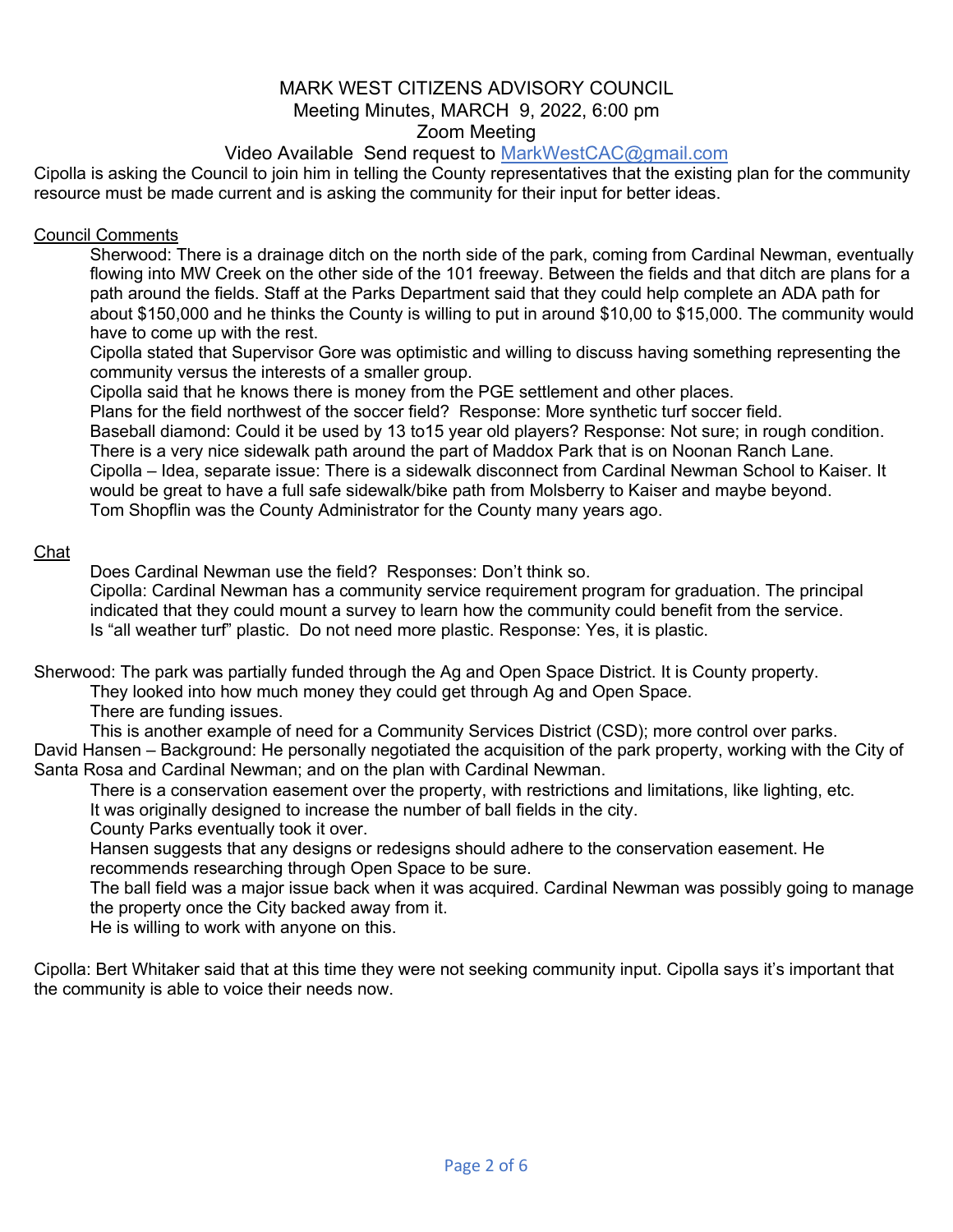# Video Available Send request to MarkWestCAC@gmail.com

Mendoza: The purpose of this presentation is to get a conversation started.

The County is currently in the budget request stage of the year.

 If the community, as a whole, wants to have a say in this and research how to get the money, now is the time to make those statements.

Send a letter to Supervisor Gore, asking for financial support

 Even if it is not in the normal budget request, you can write an official request to Supervisor Gore, stating that you are interested in having community outreach to determine how is the best way to move forward for this lease agreement.

Mendoza and Chair Fies will explore the issue and the process.

### Amendment to the Agenda (Back to B 2.)

2. Continuation of Blue book discussion)

Term Limits – Chair Fies: She added a suggested edit to the Blue Book. "The MWMAC members shall have term limits of 6 years in 3 two-year terms. There shall be an exception for the member appointed by the Mark West Union School District Board, who shall not have a term limit, but shall serve at the discretion of the School Board. All other members can be reappointed to the MWMAC if they have a break of service of two years."

She will change "MWMAC" to read "MWAMAC".

#### Council Conversation

The original is two years or until a successor is appointed and qualified. It is too open ended.

Like the two-year term to keep new members on the Council. Same for the school board.

Would like 2 two-year terms.

 Support for a total of four years. If no replacement, the member can stay two more years, for a total of six years. Same for school board.

 Mendoza: She is in favor of term limits. They give community members encouragement to participate. Reminder: The discussion on expanding the boundaries of the Council is next month and therefore looking at possibly increasing the number of members.

 Mendoza wants these changes to be one package (all the changes submitted together) because it takes months to go through the process of changing the Blue Book.

 Should officer terms be two years? Should they be offset or include some language to make the vice chair become chair, in order to keep some experience in the leadership.

Keep elections every two years for chair and vice chair positions.

### Community Discussion

How about four consecutive years, not limiting future involvement?

Could County Counsel attend the meeting?

Responses: They need to be paid.

 Mendoza recommends "no". It's over \$250 per hour. They are not the ones making the decisions. MWCAC is, and then the County Counsel will make sure the writing of it is legal.

Mendoza: Recommended a pre-term to finish up an existing term, when a new member replaces another before the term is up. She is trying to have the terms run from January 1 to December 31. The Council agreed to add the suggestion to the motion.

On a motion by Lamberson, second by Would, the Council voted to approve changing the term limits in the Blue Book to read, 2 two-year terms for members, with the possibility of extending that for two more years, until a successor is appointed and qualified and two-year terms for the officers with an annual election in January. Add a pre-term, when a new member replaces an out-going member prior to the end of the existing term. Terms are to run from January 1 to December 31. The motion carried on a voice vote. (5-0)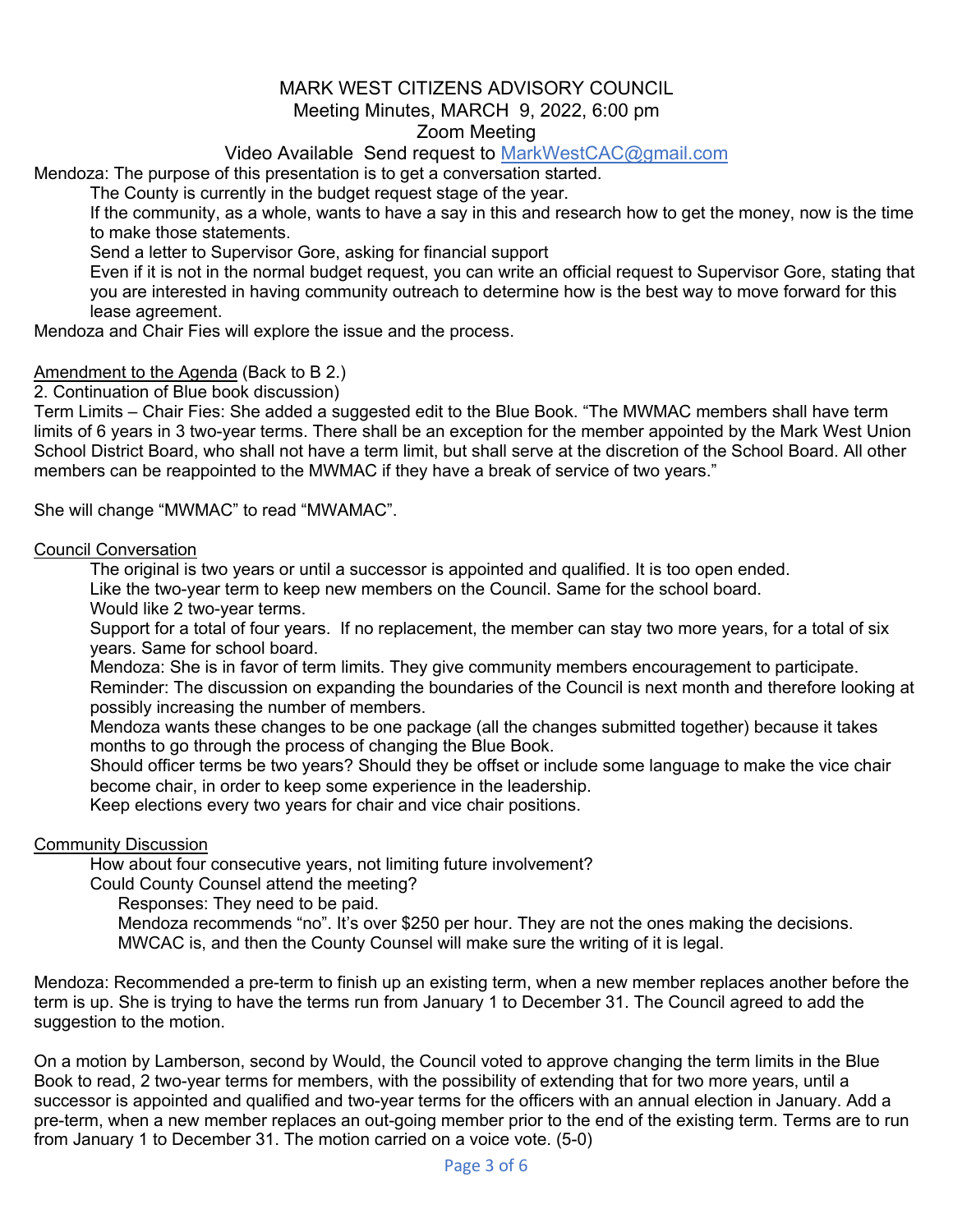# MARK WEST CITIZENS ADVISORY COUNCIL Meeting Minutes, MARCH 9, 2022, 6:00 pm Zoom Meeting Video Available Send request to MarkWestCAC@gmail.com

# **C) Presentations of Referrals from Permit Sonoma:** ACTION ITEM None

Consideration of proposed projects will proceed as follows: 1. Presentation by project applicant 2. Questions by Councilmembers 3. Questions and comments from the public 4. Response by applicant, if required 5. Comments by Council members 6. Resolution, ACTION, if indicated.

**D) Council Member Announcements/Information/Discussions/Disclosures:** Information only, unless stated

1. April meeting will be hybrid at the Learning Center at the School District.

2. Chair Fies shared a video on the Lavell Road sidewalk repair of the area that was flooding when it rains. It is on the MWCAC website. Council members thanked Pete Lescure for his persistence. He has been advocating for this repair since 2014.

### **E) Subcommittee Reports & Discussions:** ACTION ITEM

1. Neighborhood Improvement Funding Program (NIFP) Subcommittee (Fies/Sherwood) None

2. Rebuild/Fire Mitigation Subcommittee (Sherwood/Fies)

Chair Fies reported that she is working on the grant request for technical assistance from The North Coast Resource Regional Fire Capacity Technical Assistance Program. She is getting help from Sherwood, Mendoza and Lamberson.

 The request is for help with Mark West Creek between Mark West Estates and the flood plain area (formally the golf course), up to Carriage Lane, on flood plain restoration, erosion control and vegetation management.

There is no guarantee, but worth the try.

#### Sherwood:

 He referred Larkfield Estates residents to a letter they should have received from Transportation and Public Works, roughly two weeks ago, about the establishment of a Larkfield Estates Underground Utilities District, to begin the permitting process for PG&E to underground distribution lines in that neighborhood. The BOS will be taking up this item in about two weeks.

 He and a few others went to Colorado to meet with the Marshal wild fire survivors. Northbay Rebuild Foundation is now called After the Fire USA. Their mission is to bring volunteers to different impacted disaster areas, to provide survivor services and advice. He and Jeff Okrepkie invited the survivors to come to this area where homes will be open to them for tours. Many of them are from the bay area in California. He may be asking people from this Council to participate in those tours.

 A board member of After the Fire, an expert in fire prevention, works for a non-profit that will come to California and do fire safety assessments on communities. She may include MW. He will keep reporting.

3. Wikiup Open Space (Lamberson/Would)

The appraisal is complete. It was presented to the Jackson family on Friday. Waiting on results. It will take time.

### Chat

 Will undergrounding include wired internet to the premises internet? Response: Do not know. Have the Jackson family boundaries changed? Response: No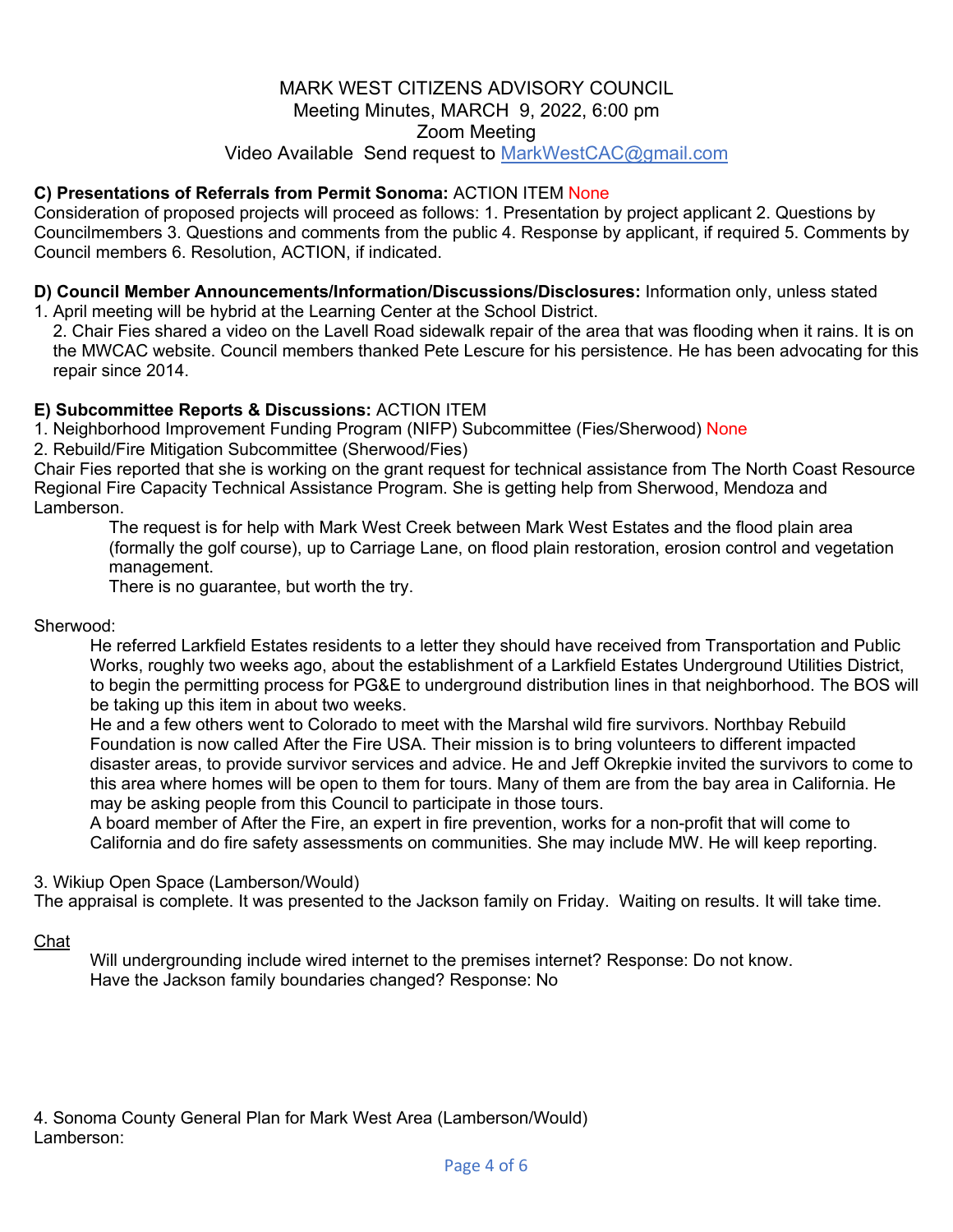Video Available Send request to MarkWestCAC@gmail.com

 The General Plan ad hoc committee is established: Pete Lescure, Heidi Would, David Hansen, Lori Barber, Barry Hirsch and Jen Mendoza. Anyone interested in the General Plan Amendment is welcome.

 It will most likely be April before the General Plan goes to the BOS meeting. Maybe a month or two after that for a strategy for public workshops.

He is tentatively asking committee members for any and all ideas for all the MW areas.

 Lamberson talked to Gore about a CSD versus a non-profit district committee. He said Gore has found some money to create a government board.

 Lamberson requested that the Council re-establish a permanent item on the agenda for formation of a CSD and create and ad hoc committee.

 Those interested in being on the committee: Lamberson, Sherwood, Catherine Dodd, Bob Cipolla. Lamberson would like to invite Walter Keiser back for a short refresher presentation on CSDs.

### Community Question

Does this mean more government and cost for us? Responses:

 Yes. We have to assess ourselves X amount of money (a yearly item on tax bills) unless there is some other funding mechanism.

It means more local control and the ability to find more money in other places.

Mendoza: You can do an assessment, if voted on by the community.

 Basically, a CSD gets the community money back into the community. There are tax agreements where funds that are coming out of the neighborhood can be shifted back in. MW area already has assessed items, such as lighting fees (pays PGE - street lights) and Cal Am Water Franchise fees.

This Council is an advisory, not a district, so it has no authority, even to spend money.

 A CSD would have the opportunity to actually cut checks without waiting on the County. It would go through the auditor, be regulated and reviewed.

 A CSD can be somewhat limiting. Once a community becomes part of a CSD, it must follow some pretty heavy regulations. It is not a predecessor of incorporation. MW area is too small to incorporate.

A CSD could actually enable the community to solve problems.

### **F) Public Comments on Non-Agenda Items:**

1. Update email from Carol Eber, Mark West Cemetery: Chair Fies summarized

The land use attorney suggested to monitor the site for activity. He will do research if needed.

There is nothing the County can do until an application comes from Permit Sonoma.

The media will be the most powerful.

Some believe native Americans might be buried there.

2. Red arrow light at Mark West Springs Road/101 off ramp – Aggie Maggio: It is changed back to a red light.

3. Catherine Dodd: Asking

for regular updates on the proposal of an Indian Casino.

for an assessment of adequate water for a 200-room spa and convention center.

about applying for the fire mitigation money coming from the state.

Responses:

There is still PG&E and lawsuit money out there.

 Mendoza: Supervisor Gore may come and talk about those issues, sometime between spring and fall. If not able to attend himself, he will have the correct staff people to do so.

Mendoza also brought up two Fulton issues: